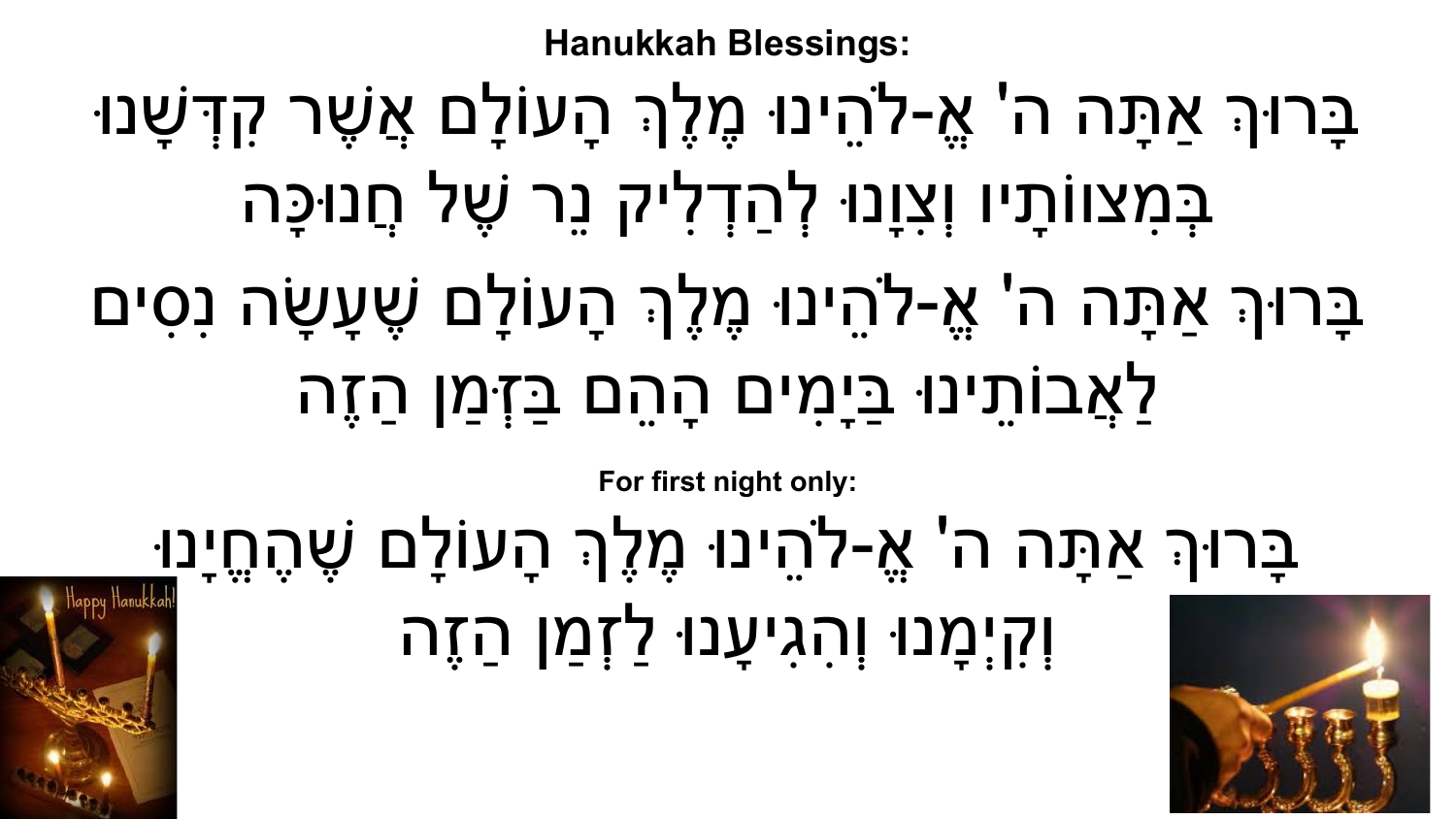מַ עוֹז צוּר Rock of Ages Text: 13th century, the traditional German melody is almost as old מָעוֹז צוּר יְשׁוּעָתִי **- לְעֵת תָּכִין מַטְבֵּח**ַ לְךָ נָאֶה לְשַׁבֵּחַ מִצֹּר הַמְנַבֵּחַ תִּכּוֹן בֵּית תִּפְלַתִי - אַז אֵגְמוֹר בְּשִׁיר מִזְמוֹר וְשָׁ ם תּוֹדָ ה נְזַבֵּחַ חֲנוּכַּת הַמִ זְבֵּחַ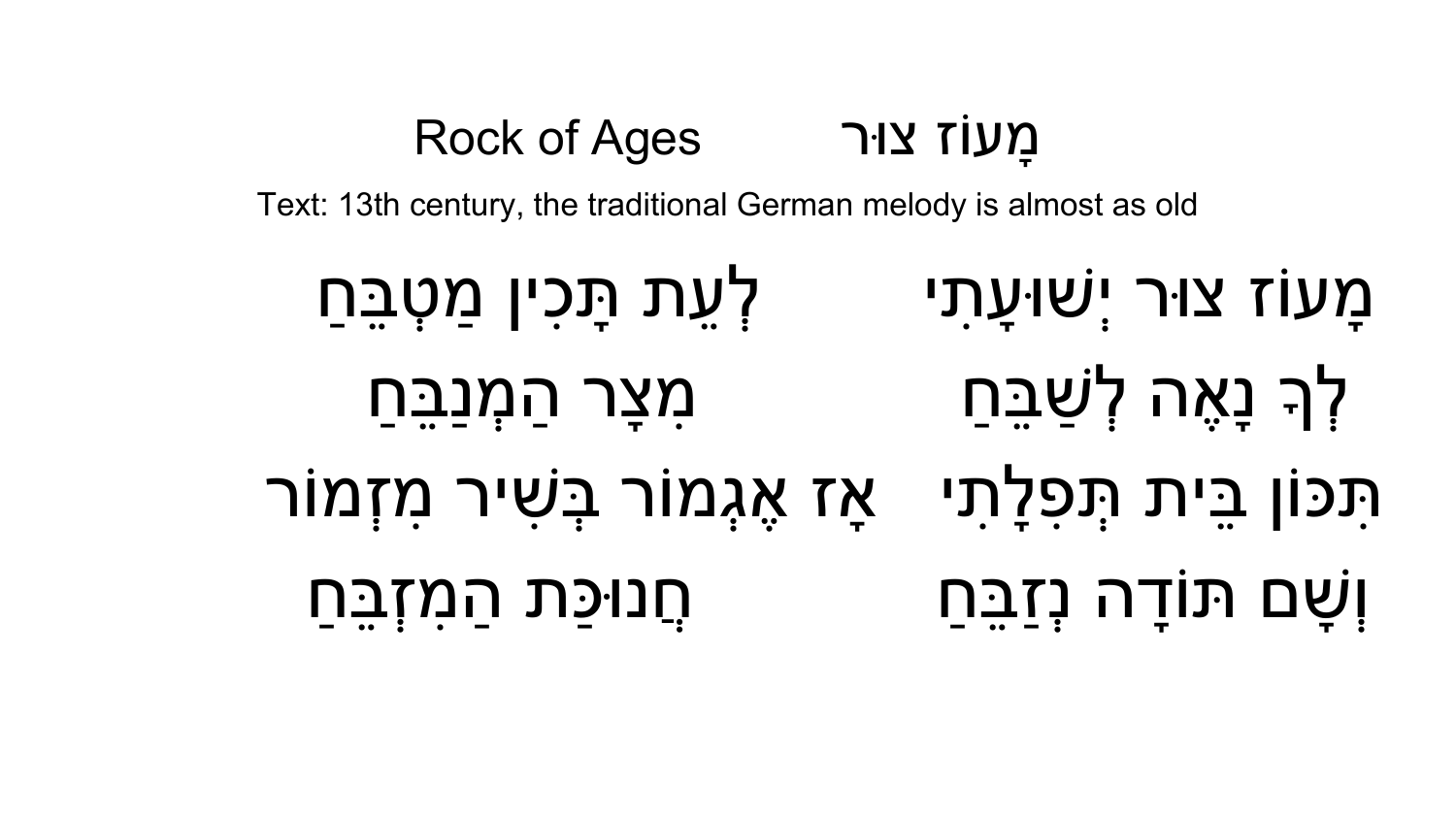#### Ma'oz Tsur / Rock of Ages

Rock of Ages let our song Furious they assailed us Praise Your saving power But Your arm availed us

You amidst the raging foe And Your word broke their sword Were our sheltering tower When our own strength failed us.

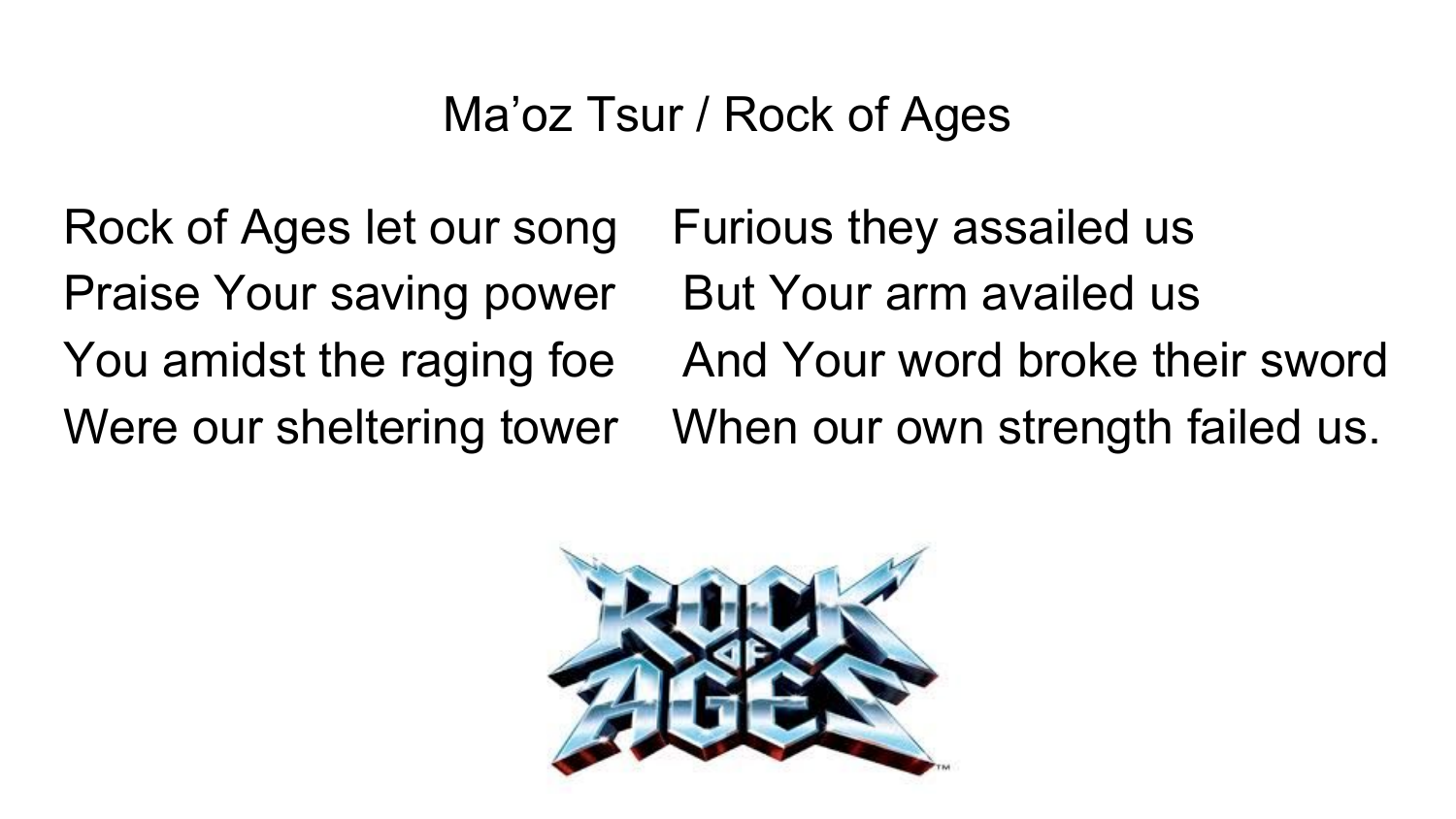Ocho Candelikas! - a song in Ladino by Flory Jagoda, born in Bosnia **Chanukah linda sta aki** Beautiful Chanukah is here

**Ocho candelas para mi** Eight candles come just once a year

**Una** (1) **candelika**, **Dos** (2) **candelikas**,

**Tres** (3) **candelikas**, **Kuatro** (4) **candelikas** 

**Sin-chu** (5) **candelikas**, **Sesh** (6) **candelikas**,

**Siete** (7) **candelikas**… **Ocho** (8) **candelas para mi**!

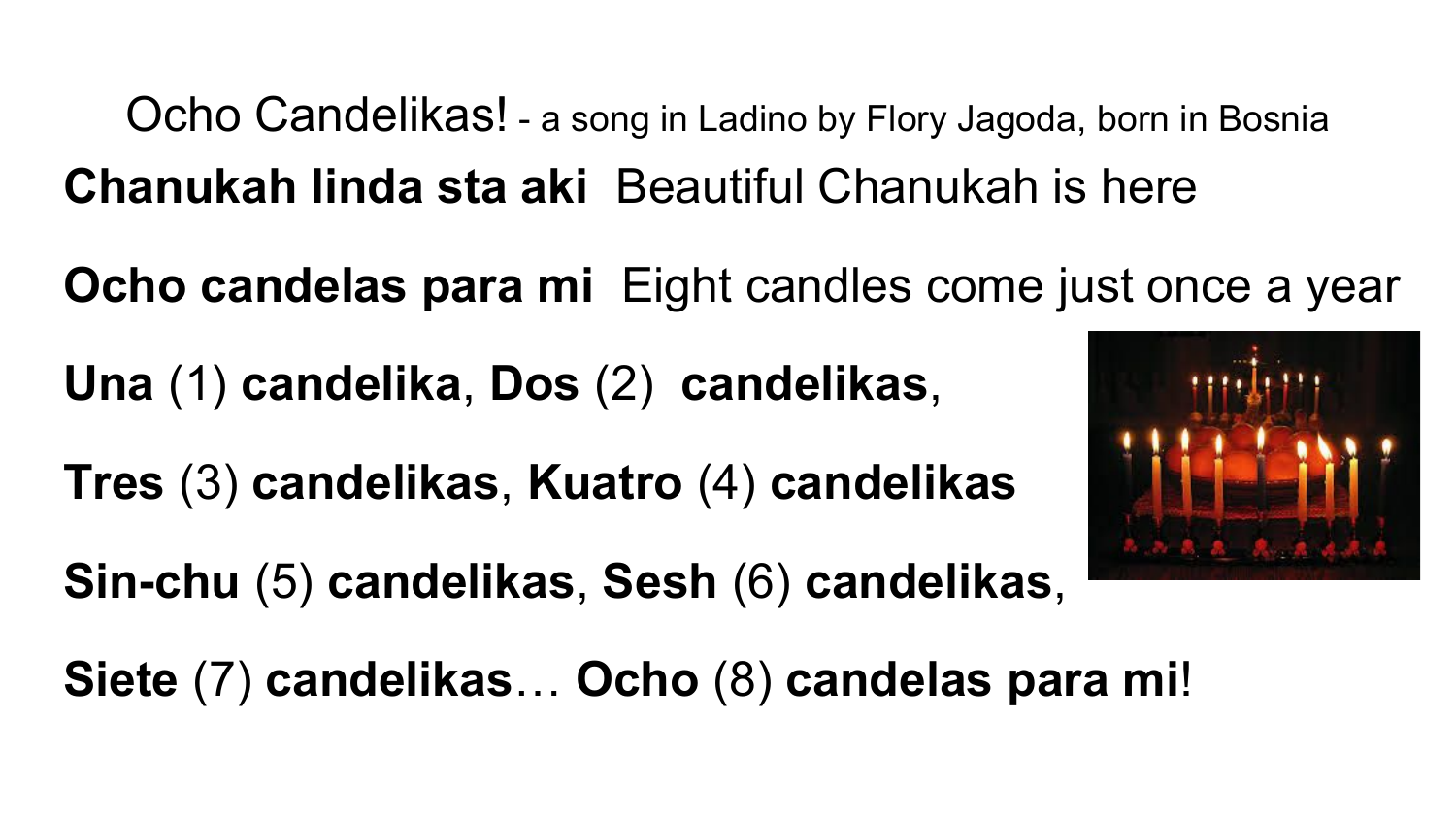#### Ocho Candelikas! (continued)

**Muchas fiestas vo fazer** Many parties I will make

**Con alegrias y plazer** With happiness and pleasure



**Los pastelikos vo kumer** I will eat pastries

**Con almendrikas y la miel** With almonds and honey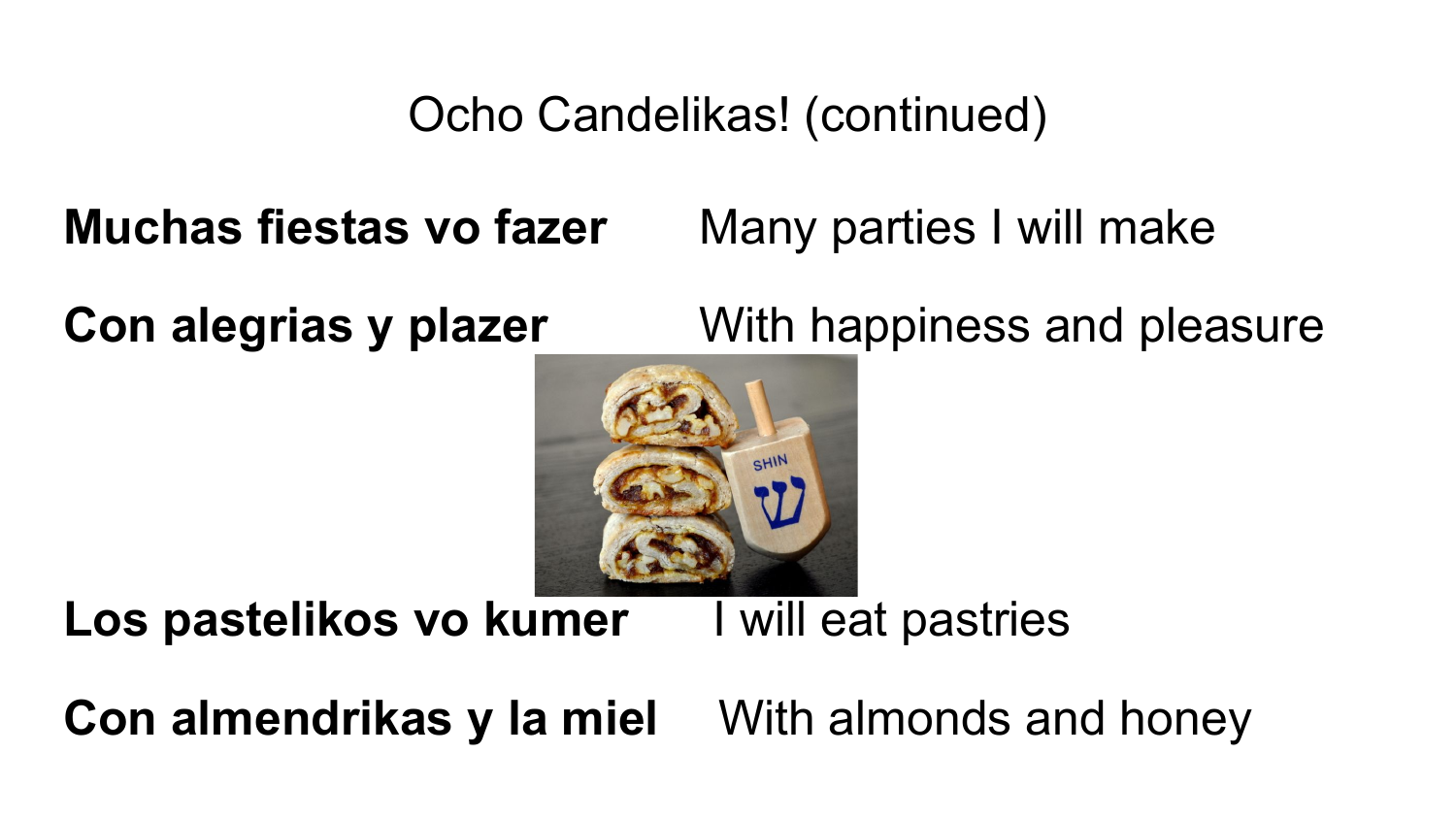

Eַבָּאנוּ חֹשֶׁךָּ לְגַרֵשׁ Driving Away the Darkness

## ּבָּאנוּ חֹשֶׁךָּ לְגָרֵשׁ, בְּיָדֵינוּ אוֹר וַאֲשׁ כָּל אֶחָד הוּא אוֹר קָ טָן, וְכֻלָנוּ אוֹר אֵיתָ ן ּסוּרָה חֹשֶׁךָּ, הָלְאָה שְׁחֹר, סוּרָה מִפְּנֵי הָאוֹר

We have come to drive away the darkness, in our hands light and fire

Each of us is a small light, and together a great one. Darkness-- flee before the light.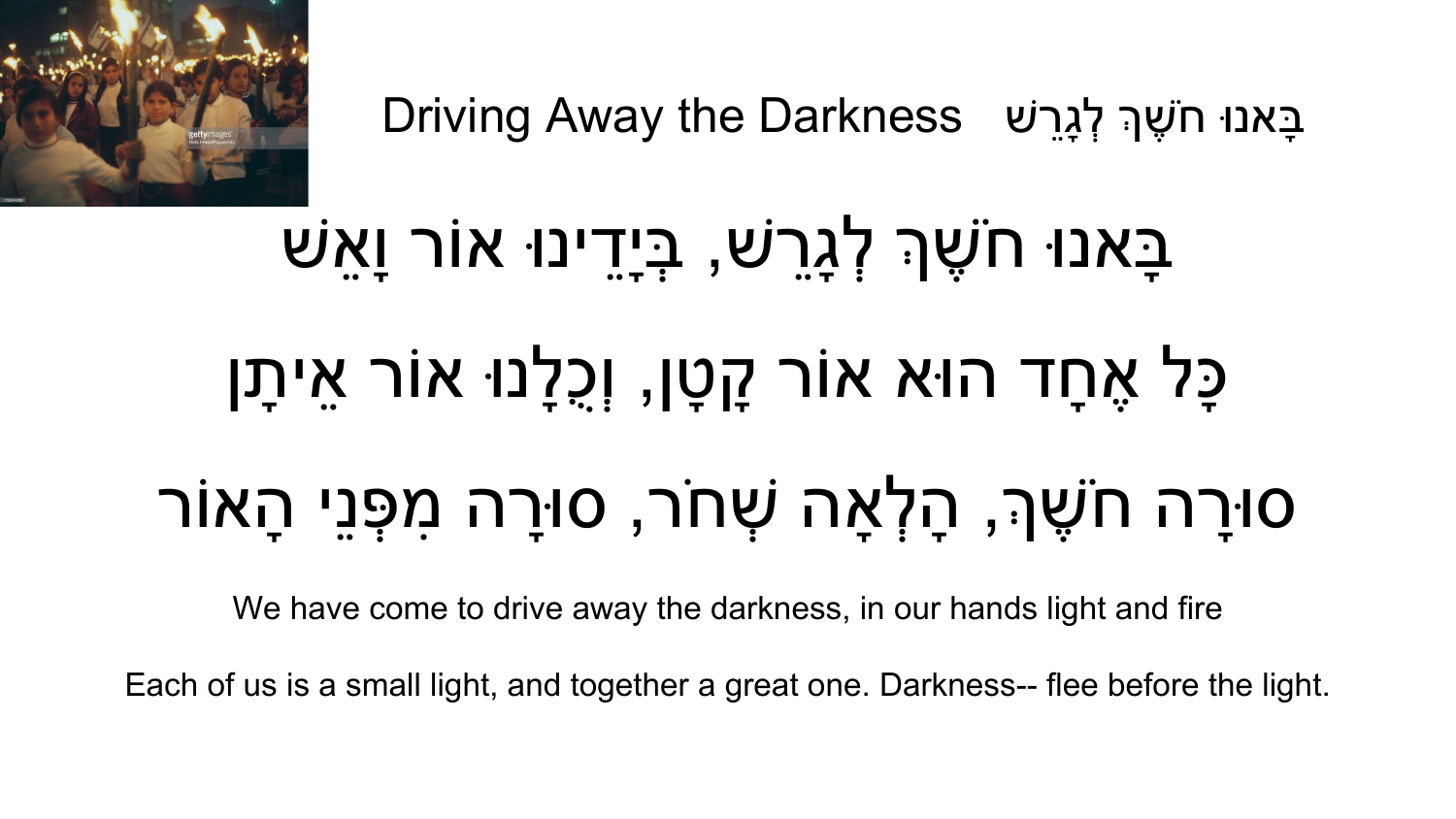שְׁ מַ ע, בַּיָמִ ים הָהֵם בַּזְּמַ ן הַזֶה מַ כַּבִּי מוֹשִׁ יעַ וּפוֹדֶ ה ּוּבְיָמֵינוּ כָּל עַם יִשְׂרָאֵל, יִתְאַחֵד יָקוּם לְהִגָּאֵל

### מִ י יְמַ לֵל גְבוּרוֹת יִשְׂ רָ אֵל, אוֹתָ ן מִ י יִמנֶה הֵן בְּכָל דוֹר יָקוּם הַגִבּוֹר, גוֹאֵל הָעַם





#### מי יִמלל The Heroes of Israel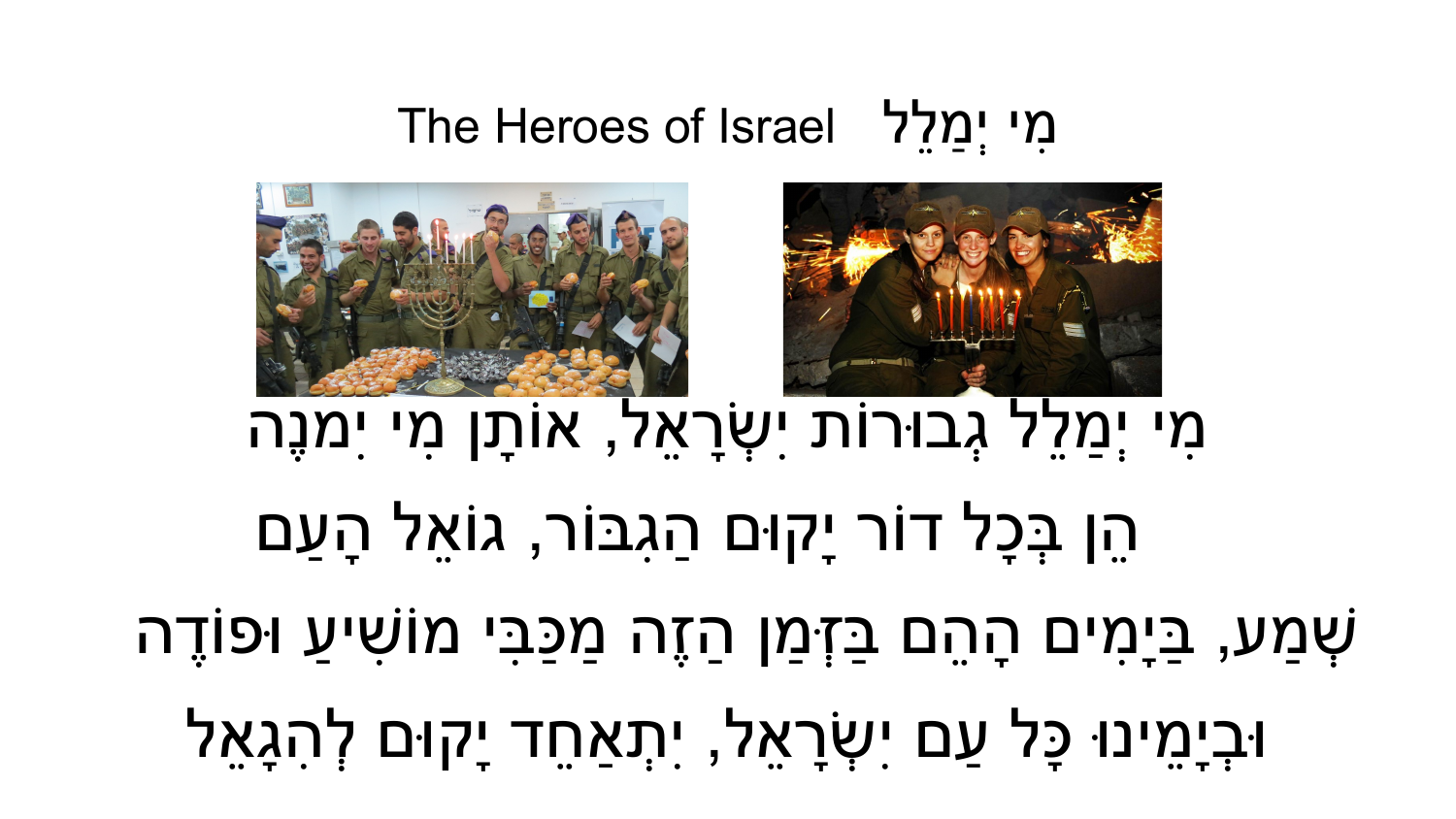



ּסְבִיבוֹן, סֹב, סֹב, סֹב, חֲנֶכָּה הוּא חַג טוֹב ּחֲנָכֵּה הוּא חַג טוֹב, סְבִיבוֹן, סֹב, סֹב, סֹב חַג שִׂ מְ חָה הוּא לָעָם, **נֵ**ס **גָ**דוֹל **הָ** יָה ֹ**שָ** ם **נֵ**ס **גָ**דוֹל **הָ** יָה ֹ**שָ** ם, חַג שִׂ מְ חָה הוּא לָעָם

Dreidel, spin, spin, spin-- Hanukkah is a good holiday! A happy holiday for the people, a great miracle happened there!

סְבִיבוֹן Sevivon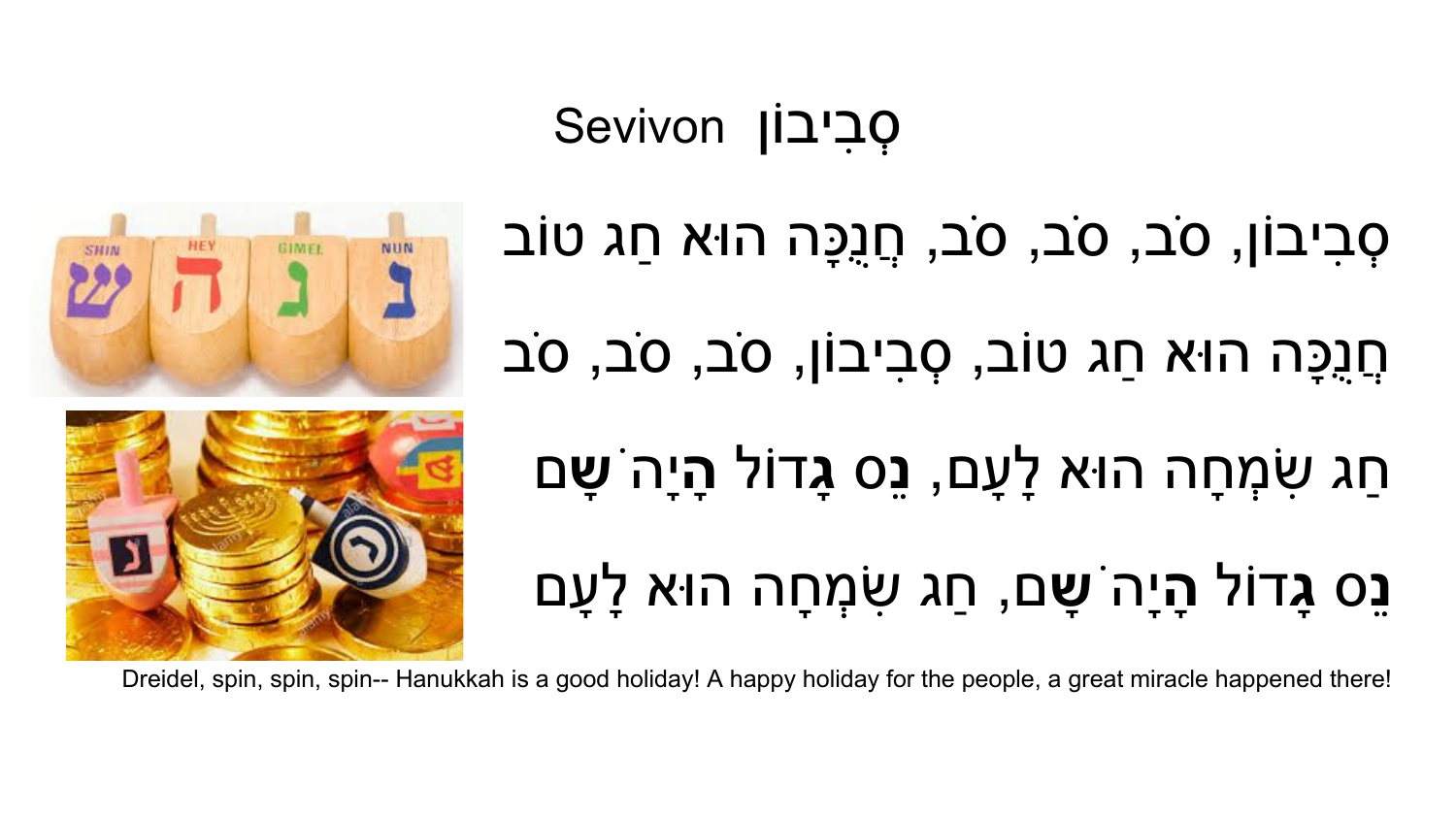ּסְבִיבוֹן, סֹב, סֹב, סֹב, חֲנֶכָּה הוּא חַג טוֹב ּחֲנֵכַּה הוּא חַג טוֹב, סְבִיבוֹן, סֹב, סֹב, סֹב ס ֹב נָא ס ֹב כּ ֹה וָכ ֹה, **נֵ**ס **גָ**דוֹל **הָ** יָה ֹ**פּ ֹ**ה **נֵס גָדוֹל הַיָּה ֹפּׂה, סֹב נַא סֹב כּׂה וַכֹּה** 



Sevivon: Israeli version



G

Dreidel, spin, spin, spin-- Hanukkah is a good holiday! Spin & spin, here and there, a great miracle happened here!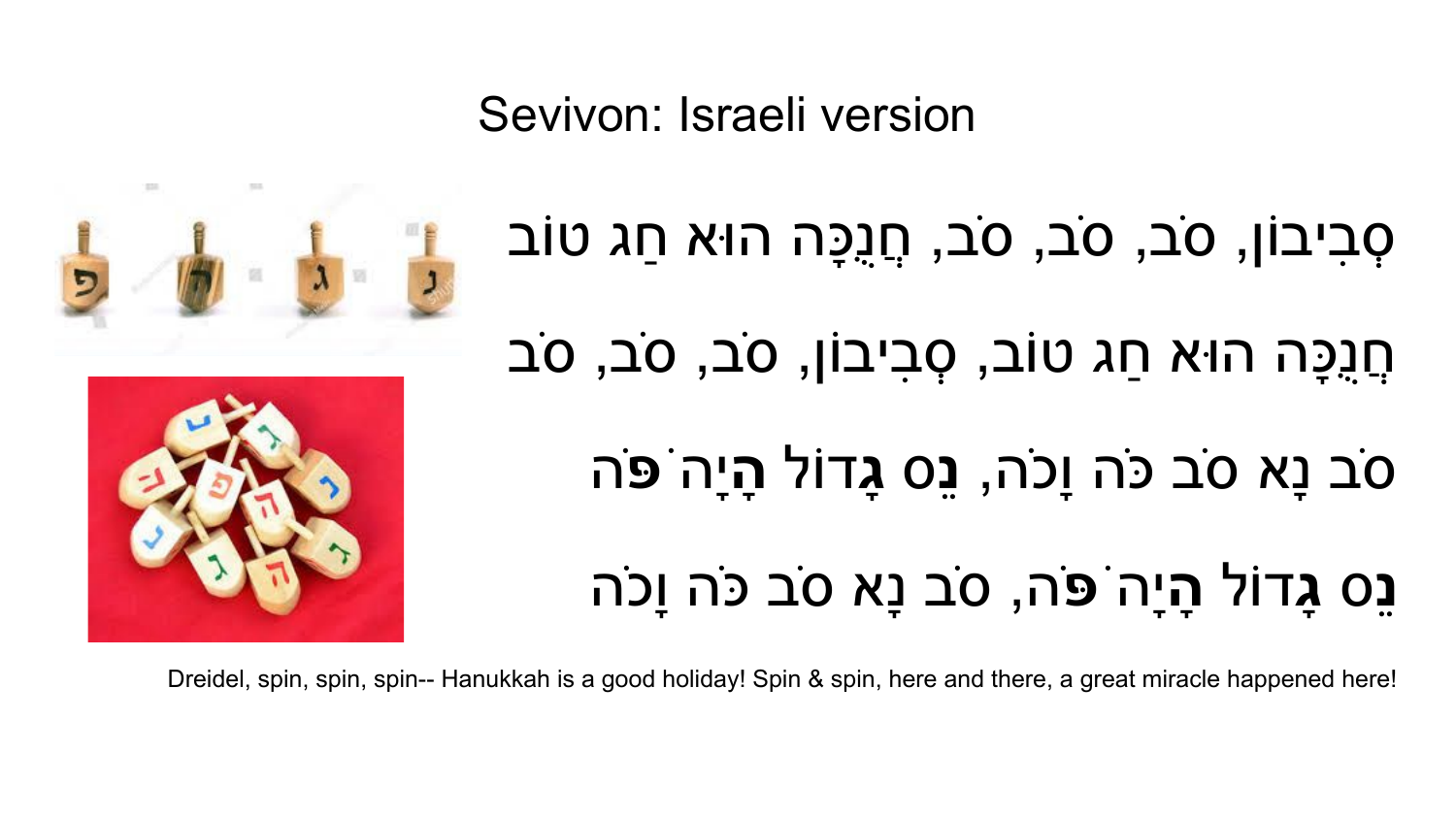

#### I Have a Little Dreidel



I have a little dreidel, Ikh bin a kleyner dreidel I made it out of clay, Gemacht bin ikh fun blai & when it's dry & ready, To lomir ale shpiln Oh dreidel I shall play In dreidel, eynts tsvei drai Oh, dreidel, dreidel, dreidel, Oy, dreidel, dreidel, dreidel I made it out of clay, Oy drey zikh, dreidel, drey & when it's dry & ready, To lomir ale shpiln Oh dreidel, I shall play In dreidel, enyts un tsvey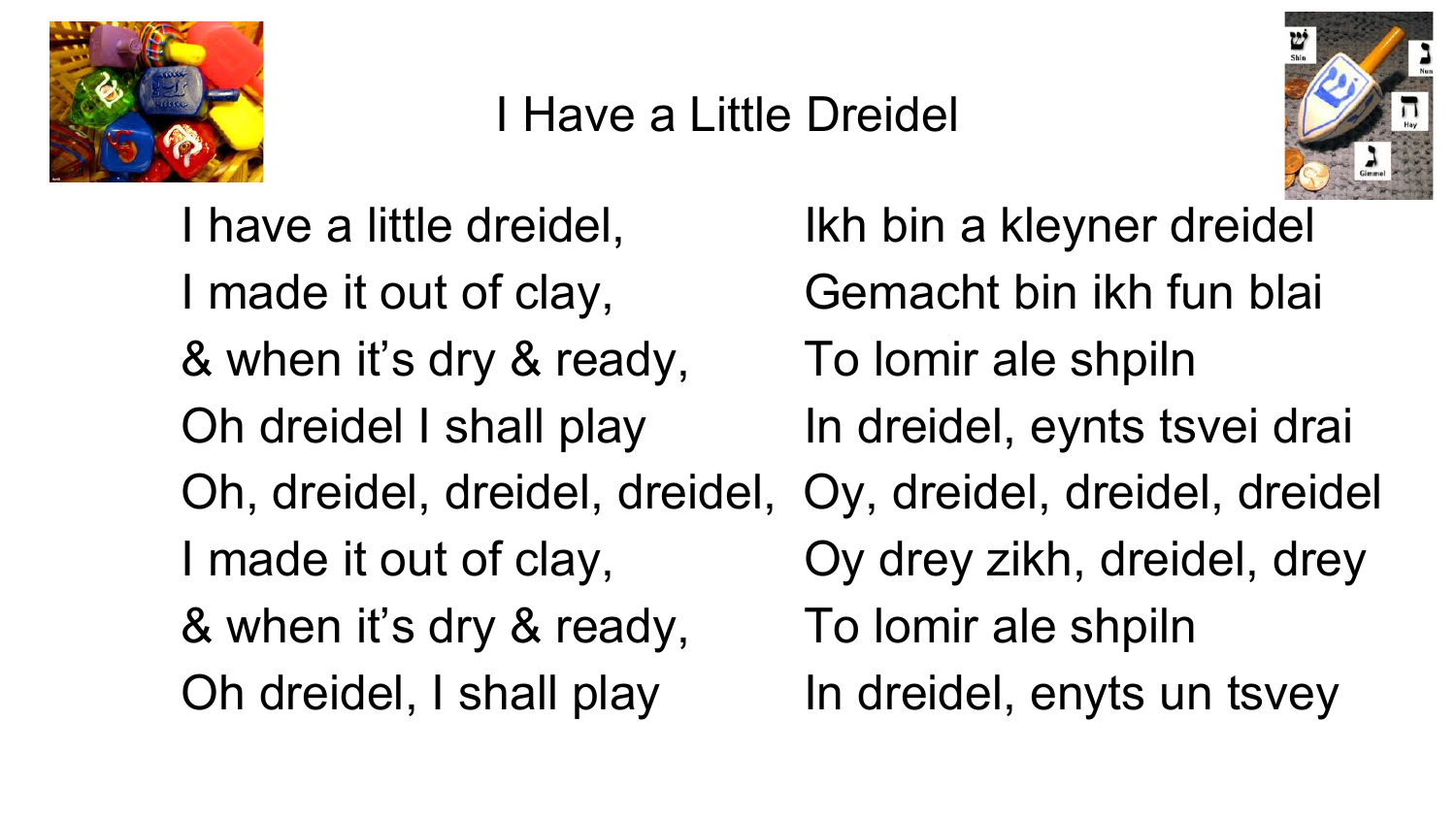Lots of Latkes! (a round)

### Lots of Latkes...Lots! Let's all eat 'em up!

S'vivon sov sov...

Maccabee……

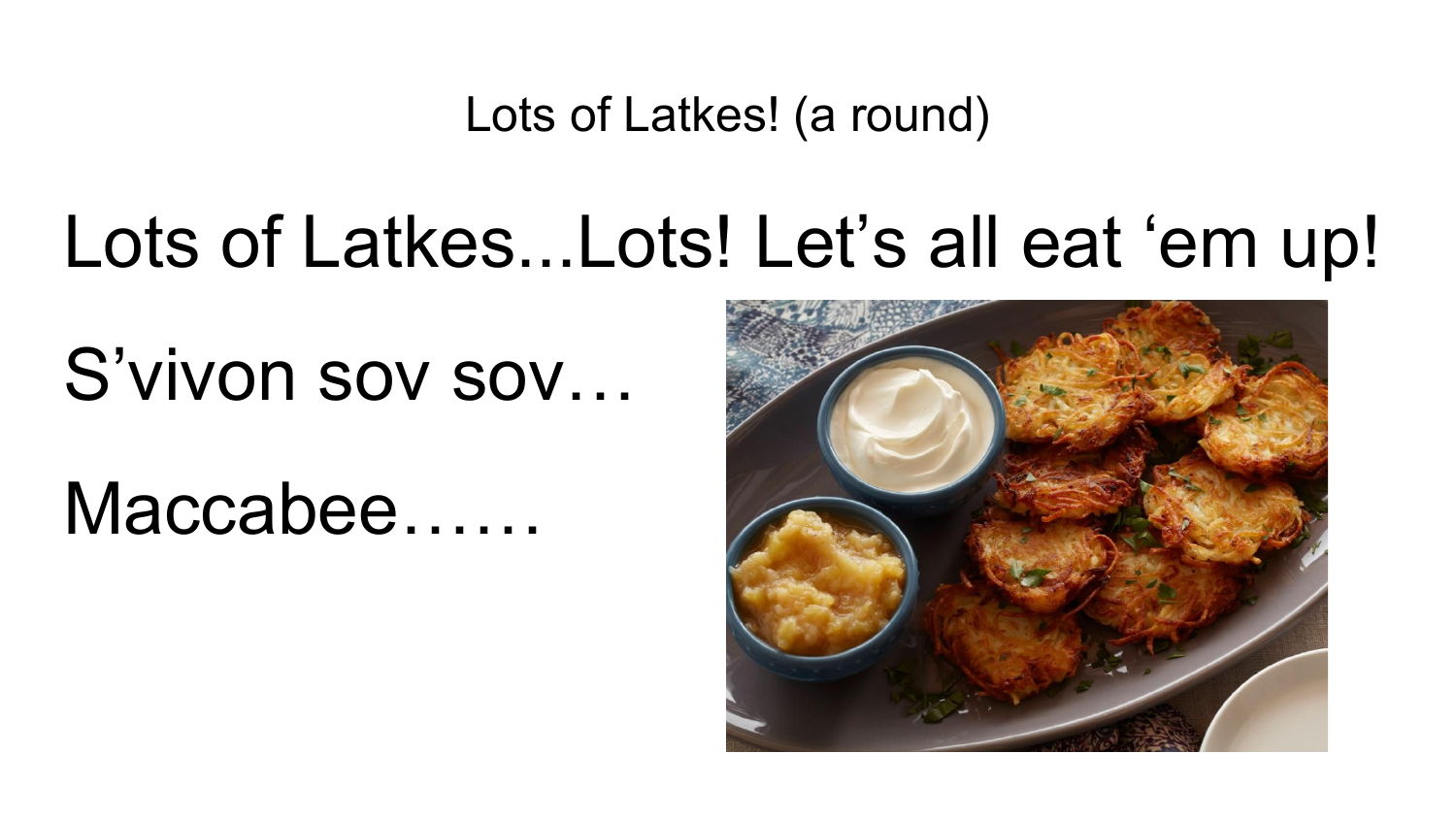#### Oh Chanukah

Oh Chanukah (2x), come light the menorah Let's have a party, we'll all dance the hora Gather round the table, we'll give you a treat



Dreydels to play with and latkes to eat And while we are playing, The candles are burning low One for each night, they shed a sweet light

To remind us of days long ago (2x)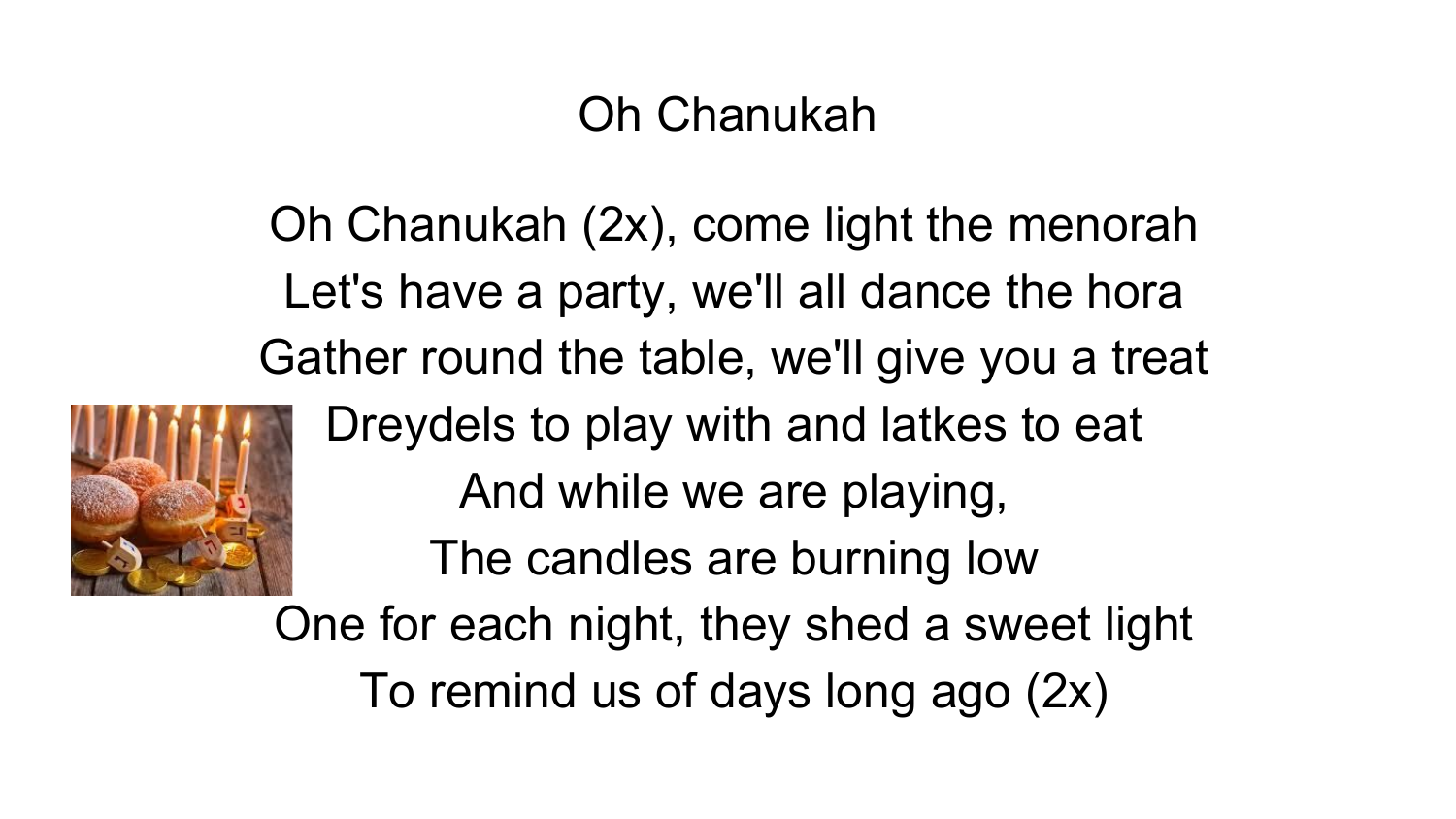Oy Chanuke (in the original Yiddish)

Oy Chanuke (2x), a yontev a sheyner A lustiker, a freylekher, nishto nokh azoyner



Ale nakht in dreydlakh shpiln mir Zudik heyse latkes est on a shir Geshvinder, tsindt kinder, di sheyninke likhtelekh on

Zogt "Al Hanisim", loybt Got far di nisim, Un lomir ale tantsn in kon